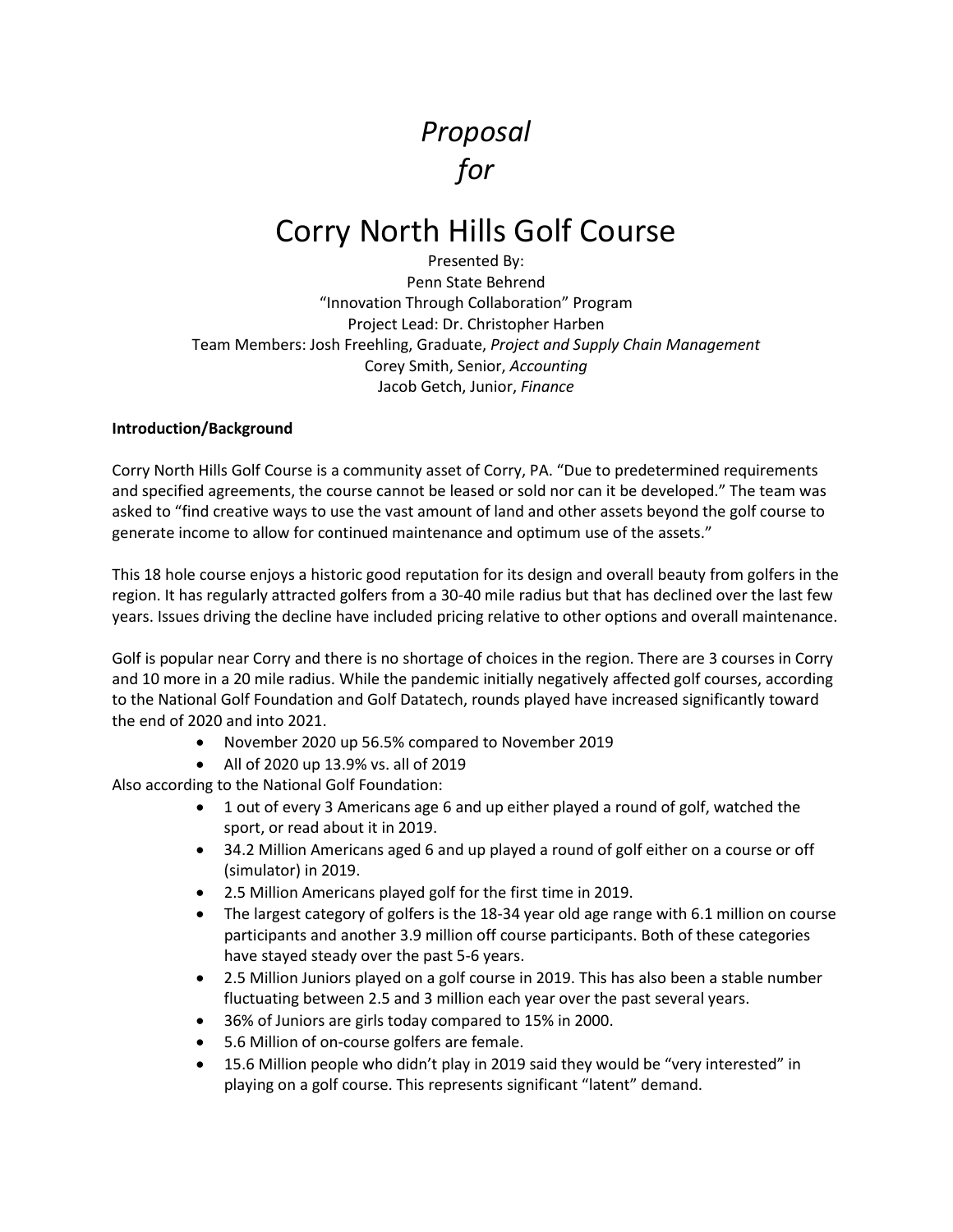And, those were the 2019 numbers. According to Golf Digest, "Golf's Surge [in Popularity in 2020 Was](https://www.golfdigest.com/story/national-golf-foundation-reports-numbers-for-2020-were-record-se)  [Even Better Than Predicted."](https://www.golfdigest.com/story/national-golf-foundation-reports-numbers-for-2020-were-record-se)

Finally, Penn State University recently released research indicating that pursuit of outdoor activity has increased as a result of the pandemic.

These data points are, of course, national and there are no similar data for the Corry region specifically. Compiling that data would have been outside the scope of this project. However, it is appropriate to translate these national numbers to the population in the Corry region. The growth of Junior players, female players, and the latent opportunities are largely what this proposal is based upon. The fact remains that there is a lot of upside for Corry North Hills Golf Course and the steps required to capture this upside are not complicated.

#### **Decision Makers**

This project was spearheaded by Impact Corry led by Chuck Gray. Key decision makers regarding this project include the following individuals:

- Mayor
- Members of City Council
- Les Utegg, Superintendent of Corry North Hills Golf Course

# **Problem Statement**

Due to the increasingly competitive golf market in the area, a problematic political relationship, and a lack of updates and maintenance, Corry North Hills is not currently able to be a completely selfsustaining entity that benefits the entire Corry area and the region.

# **Alternatives**

In this case, several alternatives were considered and eliminated from consideration. Some include:

Disc Golf on the property.

- Close proximity to traditional golfers would actually result in a reduction of traditional golfers utilizing the course.
- Difficult terrain would require significant expense to develop into a viable disc golf course.
- Trees and land would need to be cleared to create fairways, tees, and holes.
- There are very few (and none in the area) examples of disc golf courses that generate revenue. Most disc golf courses are on public park space and open to the community to play.
- *This could very well be a great addition to an existing municipal park as a way to enhance quality of life and it would not require ongoing investment other than mowing/maintenance once it is constructed.*

Foot Golf on the property.

• Similar to the disc golf considerations above. This MAY be something that could be added as an additional attraction on another part of the property at some point but it would only be as a "value add" and not a priority nor would this have any significant impact right now.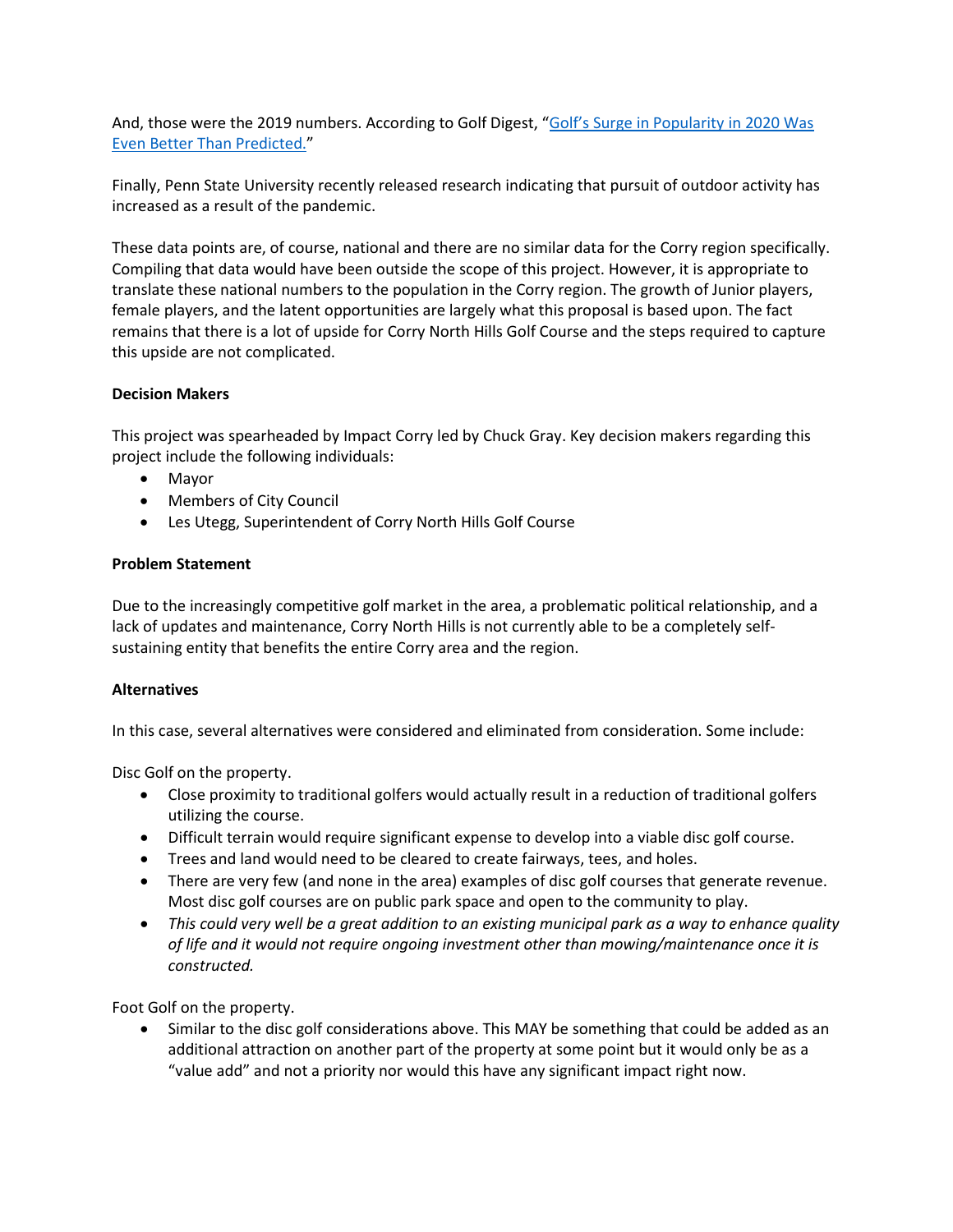Driving Range

- Only currently one viable location on the property.
- Practice tees would be either near the driveway and hitting to a narrowing space toward #18 tee or the practice tees would be located near the #18 tee and hitting uphill toward the driveway.
- Could be considered in the future if adjacent land becomes available.
- Costly to develop and still not enough room to be effective.
- *If property becomes available, this should be investigated but at this time, it is out of the control of anyone related to the course.*

# **Recommendation**

Based on our analysis, interviews with the stakeholders, interviews with similar courses in PA and OH, and our own observations of the course and its facilities, the focus for this area should remain GOLF and Corry North Hills Golf Course should implement the following actions over a 1 year, 2-3 year, and 4 year period.

All of these recommendations take into consideration the impact on the following target groups:

- Existing golfers--those that regularly play Corry North Hills.
- Lost golfers--those that have played there in the past but have opted to focus on other courses.
- "Latent" golfers—those who would like to start golfing but haven't.
- Junior golfers.
- Women golfers.

Each part recommendation will link to which target groups it will address and how.

#### **Year 1**

These items are critical to the perception and "curb appeal" of Corry North Hills and to Les' desire to grow the course utilization to 25000 rounds a year. These items will provide immediate impact on existing golfers as they arrive at the course for the first time this season.

#### *Before the beginning of the season*

- 1. Re-Establish Golf Commission
	- a. This should be a completely separate entity and operate with autonomy under clear guidelines for the benefit of the ongoing success and sustainability of Corry North Hills.
- 2. Create "General Manager" position
	- a. This frees up Les to focus on the course itself as well as allows Ron to focus on duties more appropriate for a PGA golf pro.
	- b. Would handle day-to-day business of the course
		- i. Inventory
		- ii. Food sales/prep
		- iii. Sales (except outings—that would be Ron)
		- iv. Producing reports for the Golf Commission
			- 1. Rounds played
			- 2. Revenue
			- 3. Etc.
		- v. Scheduling
		- vi. Coordinating with Les
	- c. Paid hourly for length of season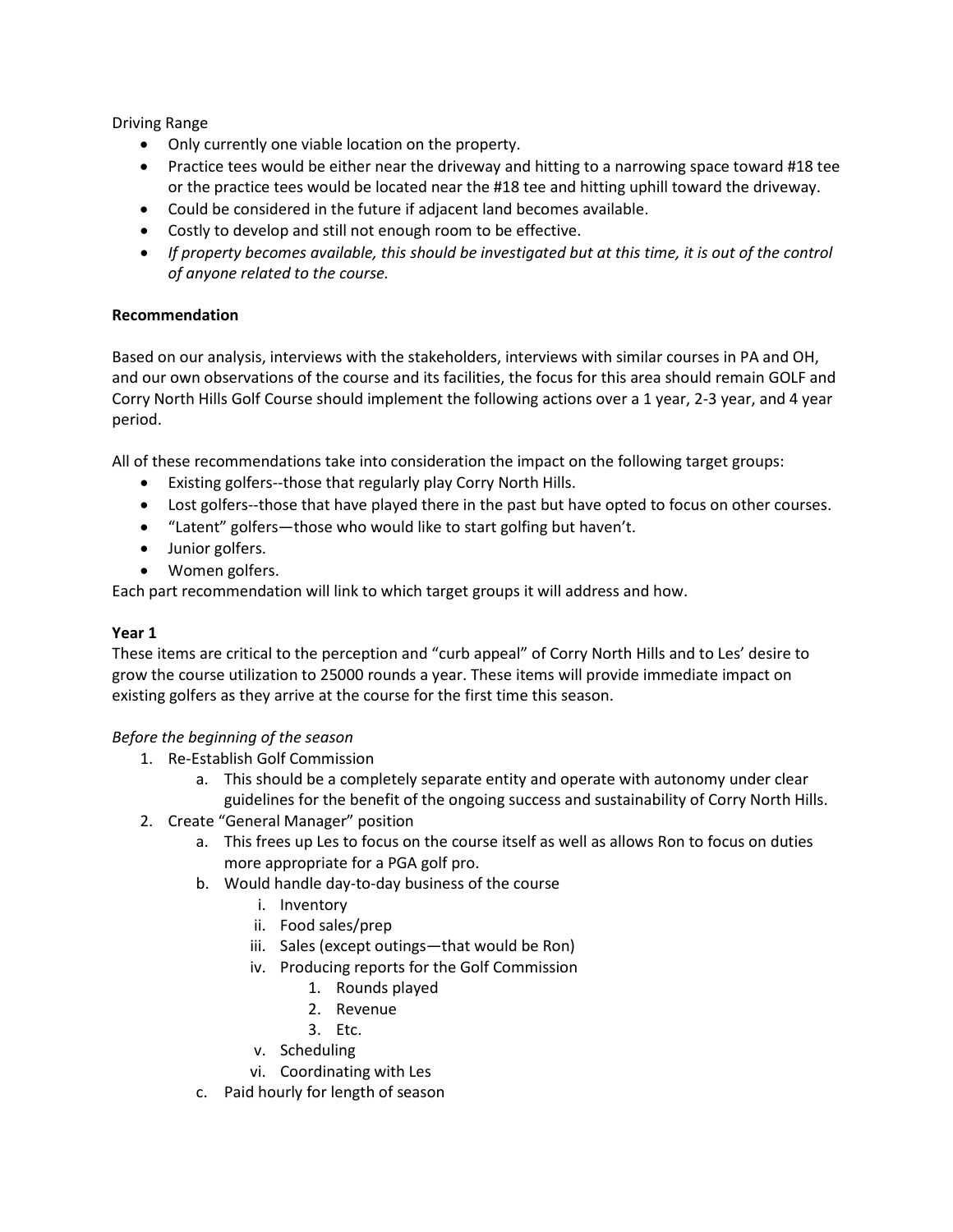- 3. Select new food items
	- a. Higher quality dogs, brats, burgers, and grilled chicken patties.
	- b. Higher quality buns
	- c. Easy, grab and go, but good quality.
	- d. Consider updating food prep equipment if necessary
	- e. This will be managed by new GM
	- f. Consider Maplevale Farms as a supplier
		- i. Excellent quality with local connection
	- g. Quality food would encourage more "after round" lingering
		- i. Improved alcohol sales.
- 4. Clean up landscaping around Club House and Cart House
	- a. Trim/remove shrubbery
	- b. Plant grass
	- c. Minor cost. May even be able to get volunteers to complete this work in exchange for rounds of golf.
- 5. Paint/Repair exterior of Club House and Cart House
	- a. Some of the wood trim needs repaired.
	- b. Critical to the "curb appeal" of the course.
	- c. Est \$2000-\$4000 material and labor
- 6. Repair cart path
	- a. Dig out failed areas and properly provide foundation for new asphalt
	- b. \$500 per affected area (at least 8 areas with immediate need for total cost of approximately \$4000)
- 7. Repair bridges
	- a. At least one immediate need
	- b. Est \$1000
- 8. Replace sign on #3
	- a. Est \$500
- 9. Freshen sand traps
	- a. Consider converting some to grass bunkers for easier/lower cost maintenance
	- b. New sand in as many traps as possible
	- c. Est. unknown given unknown current cost of sand.
		- i. However, a course we are aware of was able to re-sand 10 bunkers for about \$3000 a couple years ago.

*\*Marketing the course and the improvements that are happening/ongoing will be critical to the success of this plan. First, golfers should SEE things happening at the course as they arrive for the first time in the season. Second, social media should emphasize all the updates, improvements, and plans in order to create excitement for what is happening. The Golf Commission along with the General Manager need to continually look for ways to increase the awareness of the "new" or "updated" Corry North Hills.*

#### *Early in Season*

- 1. Rearrange interior of clubhouse.
	- a. Move chips display (takes up way too much space and does not need to be in the seating area.
	- b. Organize seating area to take advantage of view/windows.
		- i. New furniture in future.
- 2. Build 10x10 addition for golf pro office
	- a. Reclaims space inside.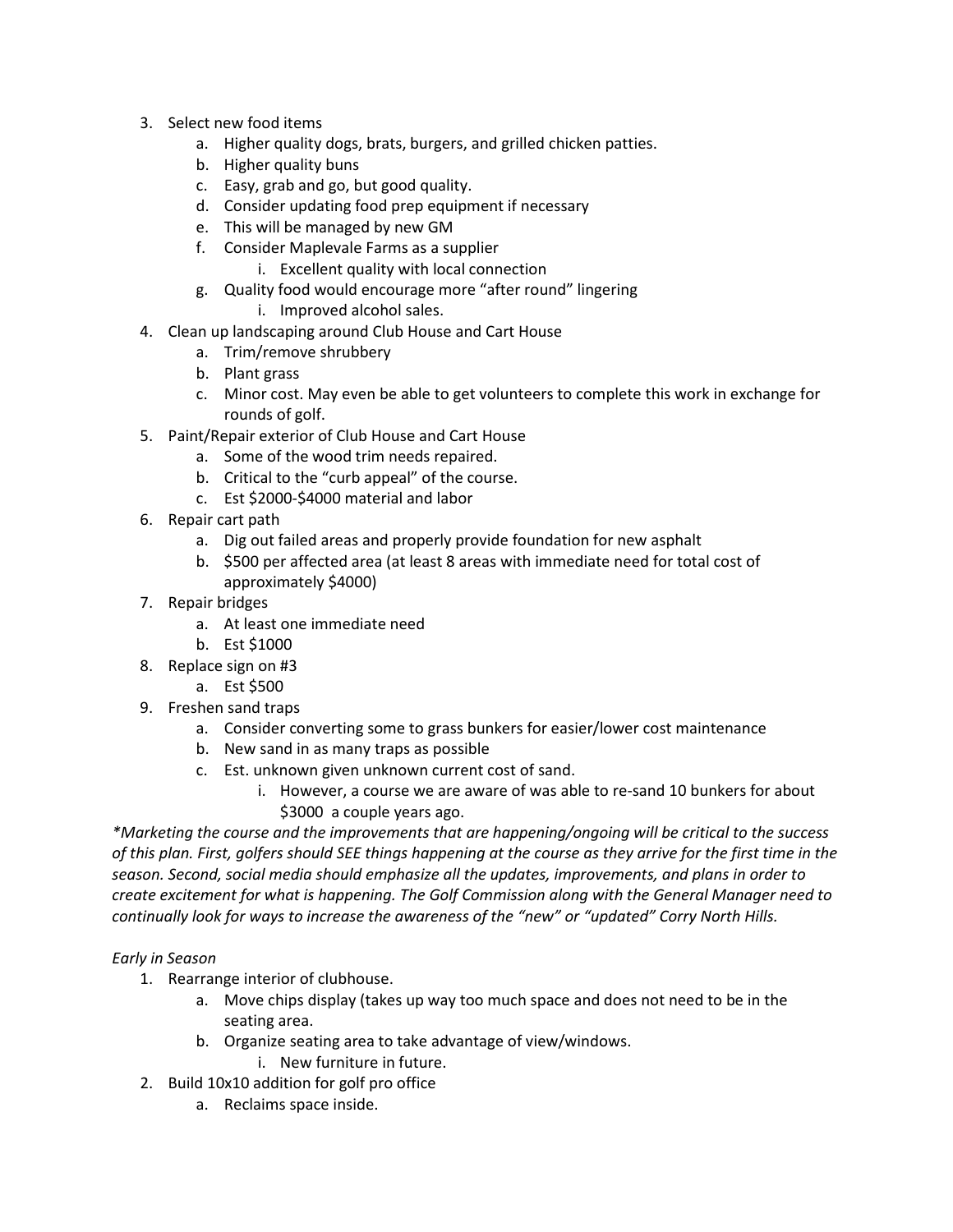- b. Improves appearance of interior.
- c. Locate off Southeast corner of clubhouse onto patio.
	- i. Takes some patio space that is not being used.
	- ii. To the right of the door to patio from clubhouse
- d. \$5000-\$8000
	- i. Baseboard heat
	- ii. Window a/c
- 3. Golf pro would be able to use this space to schedule lessons, book outings, and manage the pro shop.
- 4. Consider moving pro shop items closer to this room.
	- a. Creates a more defined space for pro-shop vs. eating area.

# **Year 2-3**

- 1. Move to cart leasing program
	- a. Having one-brand of carts improves perception of the course.
	- b. Maintenance costs are built in to leasing program.
	- c. New carts possible every three years.
	- d. Controlled/plannable cash flows.
	- e. Increased golfer satisfaction.
- 2. Update/Improve Patio space
	- a. Replace/Freshen up furniture (Est \$300-4000 depending on if furniture is painted or replaced)
		- i. Could be as simple as cleaning and painting
	- b. Add TV (Est \$300)
	- c. Hang "bare bulb" lighting over the space. (Est \$200)
	- d. Expand patio footprint. (Est \$25000)
		- i. Extend patio another 10 linear feet to the East.
		- ii. Will require concrete, compacted dirt fill, and retaining wall construction.
		- iii. Provides significantly increased gathering space that could make the course more popular for outings and other events.
	- e. Cover expanded area with sail-style canvas shade. (Est \$1500)

#### **4+ Years**

- 1. Golf simulator (Est \$25000)
	- a. Models vary in price dramatically
	- b. Develops year-round business
	- c. Est revenue generation based on 6 hours of use/day, 7 days a week, over the 4 off months (672 hours) at \$25/hr.
		- i. \$16,800
	- d. Additional revenue during the regular season for warm-up, driving range activity.
	- e. Additional revenue from increase golf pro usage.
	- f. Location options
		- i. Enclose patio area and place simulator in NW corner of Clubhouse where eating area currently is.
		- ii. Build addition off the SW corner near the golf pro office and pro shop.
			- 1. This is preferred as it preserves the view of the course from the clubhouse.
		- iii. Need 15-18 ft width and as little as 10 ft deep.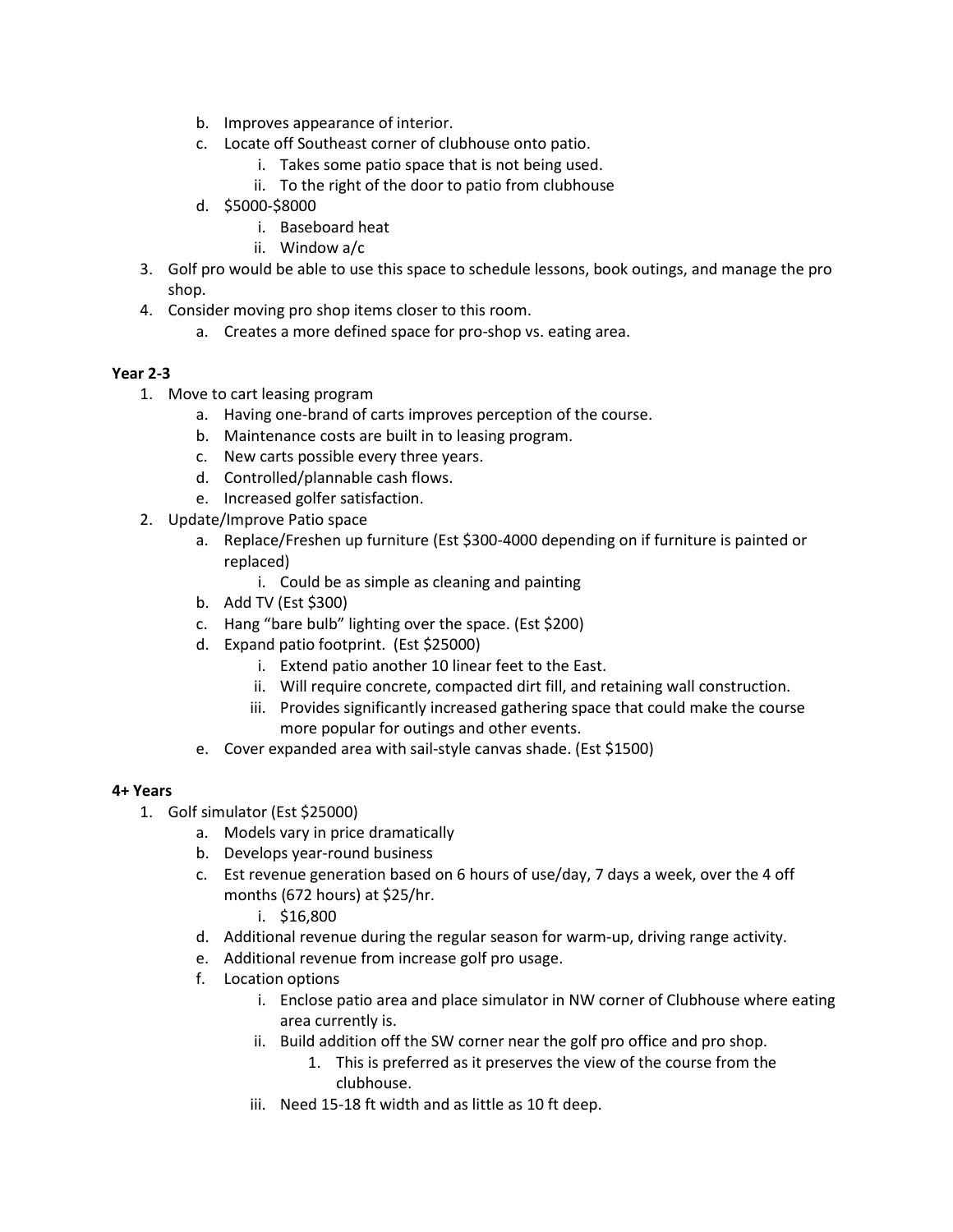iv. Recommended at least 10 ft ceiling.

# **Implementation**

We recommend that the items above be implemented in the order that they are presented in this report. The benefit of this is that it builds excitement for the improvements in the course because something will be happening consistently over the next few years.

Consider the following additional steps:

*Year 1*

- 1. Hiring GM—perhaps an existing employee would be a good candidate.
	- a. As stated above, responsibilities could include
		- i. Daily operations of the course
			- 1. Scheduling labor
			- 2. Booking tee times
			- 3. Inventory management (except pro-shop items)
			- 4. Food prep/sales
			- 5. Customer service
			- 6. Preparation of reports for Golf Commission
			- 7. This person could also deal with social media outlets to promote everything that is going on with the course.
				- a. If not the GM, then someone needs to be designated to do that and the GM should be involved in deciding what is promoted online.
		- ii. Partner with Superintendent for the running of the course
		- iii. GM and Superintendent report to Golf Commission quarterly or as needed.
- 2. Have Maplevale Farms chef present options for new food items at the course.
	- a. Could provide a "taste test" for Golf Commission, new GM, and Superintendent
- 3. Reach out to current members to offer "free round of golf" coupon in exchange for "clean the landscape" day at the Clubhouse.
	- a. Cost is negligible.
	- b. Superintendent can create a list of landscaping items to be done.
	- c. People can come with their own tools and even pick which projects they want to work on.
- 4. Have existing maintenance crew prep Club House and Cart House for paint.
	- a. They may be able to do the necessary repairs on trim, walls, patching, etc. to prep for paint.
	- b. Consider having the crew paint. Could save on total cost.
- 5. Select most critical areas of the cart path to repair/replace
	- a. Prioritize based on condition.
	- b. Consider hiring city crews to do the work.
- 6. Consider having simple, wooden, flat bridge constructed to replace damaged bridge.
- a. This could likely be handled by Les and the crew with existing equipment.
- 7. Contact sign company for estimate on replacing sign on #3.
	- a. Should be the same design as every other sign on the course.
- 8. Determine how many bunkers need re-sanded or could/should be converted to grass bunkers.
	- a. Get estimate on sand.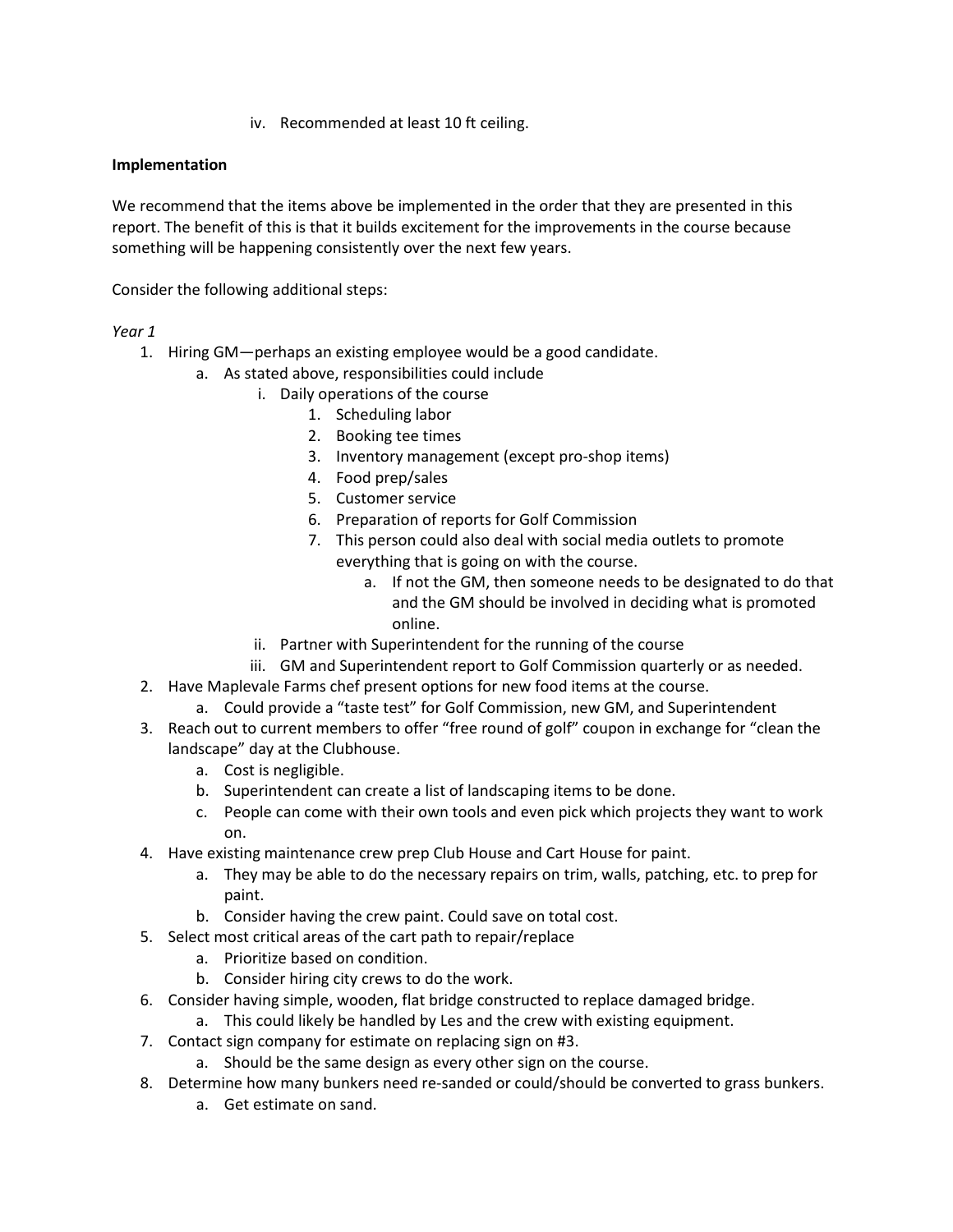- b. Labor can be handled by Les.
- 9. Remove any unnecessary items from seating area
	- a. Chips get moved to smaller rack behind the counter.
	- b. Arrange seating area to take advantage of the view and create as much "feel" of large space as possible.
	- c. Perhaps see if a local interior designer would donate their services to assist in this.
- 10. Get estimates from local construction firms for the creation of new office space for golf pro.
	- a. Consider using existing window opening in SW corner of wall to create door for the new pro office.
	- b. Pro office should have windows at least so that pro can view practice green from the office.
- 11. Relocate pro shop items to space outside the new pro office.

#### *Year 2-3*

- 1. Determine how many golf carts the course needs ideally
- 2. Contact golf cart leasing companies (at least three)
	- a. Have those companies provide bids for leasing the number of carts you have determined you need.
	- b. Include regular maintenance
	- c. Trade in program to new lease
	- d. Consider a 3 year program
- 3. Contact local concrete contractors to give estimate for a 10 ft extension of patio to the East.
	- a. Will require building up base and creating of retaining wall.
		- i. Does not need to be a decorative retaining wall in order to save cost.
		- ii. Face of retaining wall can be covered with landscape items.
	- b. Construction of the extended patio can take place during the season if needed.
		- i. Should not interfere with playability of the course.
		- ii. Temporary impact on outdoor seating area.
- 4. Determine if patio furniture can be refreshed/painted or need to be replaced.
	- a. Consider need for additional pieces to accommodate expanded footprint of the patio.
- 5. Existing crew can complete the following items:
	- a. Installation of TV
	- b. Installation of sun shade
	- c. Installation of lights
	- d. GM can create list of options for the purchase of each of those items

#### *Year 4+*

- 1. With golf pro, determine needed/desired features of golf simulators.
	- a. Create list of models and prices
	- b. Determine needed space
	- c. Determine potential locations in the clubhouse or for an addition
	- d. Determine initial pricing structure
		- i. Recommend starting with:
			- 1. \$25/hr. (it takes about 1 hr to play 18 holes)
			- 2. Consider discounts for purchase of multi-hour cards
			- 3. Consider creating simulator leagues
			- 4. Consider discounted rates for Members of the course
			- 5. Consider creating a simulator-only membership